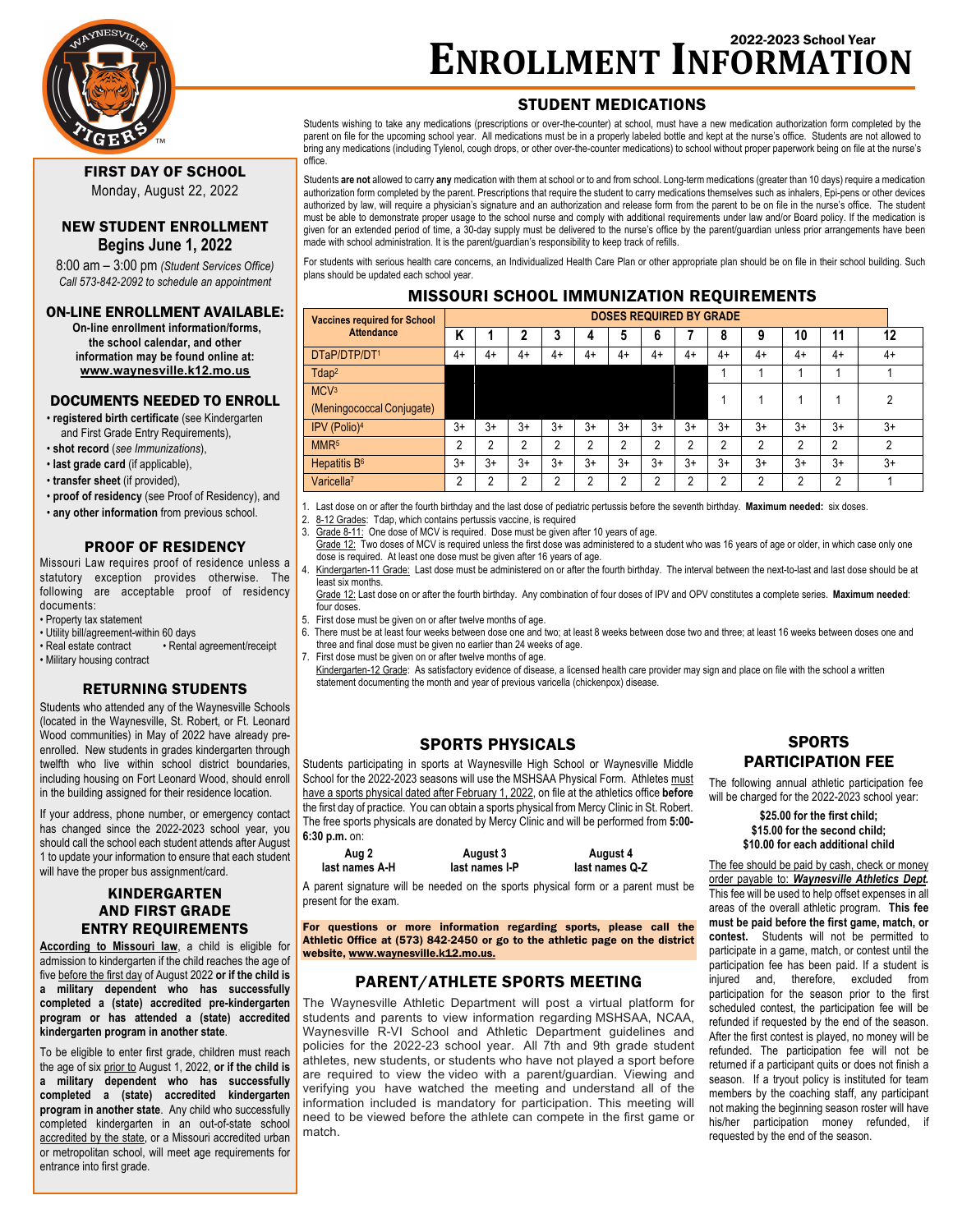## Attendance Areas for 2022-2023

Up-to-date information regarding attendance areas may be found online at: **http://www.waynesville.k12.mo.us**

Inless otherwise required by law, the Waynesville School District oes not accept nonresident students (see Board Policy JECB<br>  $\frac{1}{2}$  cated on the district's website at located on the district's website at **http://www.waynesville.k12.mo.us**). A nonresident student hall be defined as a student who does not meet the requirements to be a resident student of the Waynesville chool District, as defined in Board policies and the law.

tudents are expected to attend the schools which serve the area in which they reside. Parents need to consider this **before** making plans for child care which might be outside the student's ssigned school's service area.

lequest for Student Transfer forms are available in all school uildings and at the administration building in the office of the irector of student services. The form is for parents to request for teir child(ren) to attend a school outside their attendance area, ut still within Waynesville School District boundaries, due to pecial circumstances (e.g., day care). Policy JCB, Intra-district ransfers, states that the form must be used to request a transfer. pproved transfer requests require parent-provided ansportation. Parents are encouraged to submit their request to the Director of Student Services at (573) 842-2092 as far in dvance as possible. Not all transfer requests are approved. Maintaining pupil/teacher ratios across the district is the main actor used in processing the requests. **Requests may be submitted at any time. The requests are processed in the order in which they are received.**

### DAY CARE CENTERS

Il students in off-Post Day cares will be provided bus ansportation to/from day cares within Freedom Elementary or ast Elementary School boundary zones ONLY. In addition, these tudents will only be transported if the day care falls within the boundary of the school they attend. Parents are responsible for otifying the school when their children will be attending day care enters.

lus transportation is provided to/from all elementary schools on-'ost and off-Post for students attending the School-Age Services enter.

### AFTER SCHOOL PROGRAMS

he After School Programs provide a wide range of academic upport, enrichment, and health and wellness activities for K-12 tudents.

**Elementary: 3:30 pm - 6:00 pm** to available transportation home)

**Middle School/6th Grade: 2:35 pm - 5:30** pm imited transportation home)

**High School: 2:35 pm - 5:30 pm** 

imited transportation home)

or fees and more information, please visit the district website or call (573) 842-2250.

#### 2022-23 SCHOOL CALENDAR

|  | LULL LU UUIIUUL URLLIIDRII                  |
|--|---------------------------------------------|
|  | The school calendar can be found online at: |

| www.waynesville.k12.mo.us                                    |  |  |  |  |
|--------------------------------------------------------------|--|--|--|--|
|                                                              |  |  |  |  |
|                                                              |  |  |  |  |
| Half-Day School*/Half-Day HomecomingSeptember 30             |  |  |  |  |
|                                                              |  |  |  |  |
|                                                              |  |  |  |  |
| No School.                                                   |  |  |  |  |
|                                                              |  |  |  |  |
| Teacher In-Service No School November 14                     |  |  |  |  |
| Thanksgiving Break November 23-24-25                         |  |  |  |  |
|                                                              |  |  |  |  |
| Half- Day Staff In-Service DayJanuary 6                      |  |  |  |  |
|                                                              |  |  |  |  |
|                                                              |  |  |  |  |
|                                                              |  |  |  |  |
|                                                              |  |  |  |  |
|                                                              |  |  |  |  |
|                                                              |  |  |  |  |
| *Dismissal Times for Half Days:  Elementary K-5 - 1:00 p.m.; |  |  |  |  |
|                                                              |  |  |  |  |
| **Date subject to change                                     |  |  |  |  |

|                      | 1501 State Road F, Wayne                   |
|----------------------|--------------------------------------------|
|                      | <b>Street</b> (all streets are bus riders) |
|                      | Alice Dr                                   |
|                      | Alphine Dr                                 |
|                      | Anderson St                                |
|                      | Auburn Dr                                  |
|                      | <b>Bailey Renee Ct</b>                     |
|                      | Baileys St                                 |
|                      | <b>Ballew Ln</b>                           |
|                      | Barkley Dr                                 |
|                      | <b>Bates St</b>                            |
|                      | <b>Bell Ave</b>                            |
|                      | <b>Benton St</b>                           |
|                      | Berry St                                   |
|                      | Berrydale Dr                               |
| l                    | Birch Ln                                   |
| I                    | <b>Bluff Cir</b>                           |
| t                    | Bobby Dale Dr                              |
|                      | Bolinger Ln                                |
|                      | Booker Rd                                  |
| l                    | Broadway St                                |
| ļ                    | <b>Brown St</b>                            |
|                      | <b>Bulletin Dr</b>                         |
| I                    | Carolyn St                                 |
|                      | Casmir Ct                                  |
| $\vdots$             | Cedar St                                   |
|                      | Charles St                                 |
|                      | Collier Rd                                 |
|                      | Cord Ct                                    |
|                      | Courtney Ct                                |
|                      | Debra Ct                                   |
|                      | Dodd Rd                                    |
| $\ddot{\phantom{0}}$ | Dogwood Dr                                 |
| $\ddot{\phantom{0}}$ | Dyer St                                    |
|                      | Edna St                                    |
|                      | El Loma St                                 |
| ļ                    | Ella                                       |
|                      | Elliott Dr                                 |
|                      | Ellis Ave                                  |
|                      | Elm St                                     |
|                      | Ethan                                      |
|                      | Faye Ct                                    |
|                      | Fleetwood Dr                               |
|                      | Fort St                                    |
|                      | Foster St                                  |
|                      | Francis St                                 |
|                      | <b>Fritts Cir</b>                          |
|                      | Gerald St                                  |
|                      | Glen Haven Dr                              |
|                      | Glenda Dr                                  |
|                      | Hershey Dr                                 |
|                      | <b>Hickory Ridge</b>                       |
|                      | Highland Woods Dr                          |
|                      | Highway 17 N                               |
|                      | Hillside Dr                                |
|                      | Home Ave                                   |
|                      | Hope Ave                                   |
|                      | Hospital Rd<br>Hull Dr                     |
|                      | <b>Hull Valley Dr</b>                      |
|                      | Hwy H                                      |
|                      | Hyland Dr                                  |
|                      | J C Ave                                    |
|                      | James Luke St.                             |
|                      | Jared Ln                                   |
|                      | Jared St                                   |
|                      | Jessika Payne St                           |
|                      | Kansas St                                  |
|                      | Kayla St                                   |
|                      | Kennedy Ct                                 |
|                      | Kennedy Marie St                           |
|                      | Kirthwood Dr                               |
|                      | Lace Ln                                    |
|                      | Lackey Ln                                  |
|                      | Lacombe Rd                                 |
|                      | Lacrosse Dr                                |
|                      | Ladera Rd                                  |
|                      | Laddie Ln                                  |
|                      | Ladle Ln                                   |
|                      | Laduff Ln                                  |
|                      | Lafayette Cir                              |
|                      | Lafayette Rd                               |
|                      | Lakeshore Dr                               |
|                      | Lamb Ln                                    |
|                      | Lambert Ln                                 |
|                      |                                            |

EAST ELEMENTARY (Grades K-5) *1501 State Road F, Waynesville - (573) 842-2150* Landmark Ln Landry Ln Laney Rd Lanford Ln Lannigan Rd Lansing Ln Lap Ln Lapel Rd Laqueta Rd Laramie Rd Lark Ln Larson Rd Lasalle Dr Laser Ln Lassiter Ln Lathan Ln Lattice Ln Lauffler Rd Laurie St Laveille Rd Lavender Ln LaVista St Layla Rd Leaf Ln Legend Ln Leisure Ln Lenox Ln Leonard Ln Letts Rd Lewellyn Ln Lexington Rd Lilly Ln Lincoln Ln Lindsay Ln Little Ln Lockhart Ln Logan Ln Lomax Dr Lonager Ln London Ln Longridge Dr. Long Dr Longview Ln Loyalty Ln Loyd Rd Lucas Ln Lucky Ln Luna Rd Luther Ln Luxury Ln Lyle Curtis St Lyle Curtis Cir Lyle Ln Lynn Ln Lynn St *(North)* Lynn St *(South)* Lynwood Rd Madison St Main St Majestic Dr Mary Catherine St Mary St Maxwell St Mckenzie St Mesa St Miller St Mitchell St Morgan St N Newport Ln Nathan St Newport Ln Nickels Rd Noah St North St Oakmont Rd Oakridge Dr Olive St Ousley St Page Ave Paradise St Paris Rd Park Ave Parkview Dr

Pearson St. Pierre Ave Pike St Pine St Pinnacle St Pioneer Ct Pippen Rd Prospect St Rainbow Ln Raleigh Rd Rally Dr Ranch Rd Ransom Rd Raphael Ln Rayl St Razzle Dr Reason Ln Rebekah Ln Rebel Ln Reception Rd Recon Rd Red Bone Ln Red Fox Ln Red Oak Rd *(WSD Residents)* Redeem Ln Redsville Ln Reliable Dr Remington Rd Remnant Ln Renee Ln Renegade Ln Reporter Rd Rescue Ln Restore Retrieval Ln Retro Dr Return Ln Revelation Revere Ln Reward Rd Rhema Ln Rhyme Ln Rice Dr Rice Rd Rich Ln Richmond Ln Ridge Ct Ridge Ln Ridgetop Dr Righteous Ln Rinehart Rd Riptide Dr Risen Mist Risen Rd Risky Rd Roberta Cir Rocklin Rd Rocky Dale Dr Rocky Ford Ln Roosevelt Rd Rooster Ln Rose Meadow Ln Rosedale Rd Rosette Rd Rosewood Dr Ross Dr Ross Rd Roswell Ln Roulette Rd Rowden Ln Royal Rd Royce Ln Ruby Rd Ruckus Ln Rudolph Rd Rumor Ln Rusty Ln

Ruth Ln Sable Rd Sackett Ln Saddle Ct Safe Rd Saffron Dr Sail Rd Salem Rd Salina Rd Sally Rd Sanders Rd Satchel Ln Savannah St Scenic Dr Scholar Ln School St Scooter Rd Seattle Rd Second St Sedalia Rd Selby Rd Seneca Ln Serenity Ln Sesame Dr Seth Dr Settlers Pass Shannon Valley Dr Shield Ln Short St Sidney Rd Simmons Rd Skyline Dr Skyview Dr Skyview Heights Dr Snicker Ct Snow Rd Sounder Dr Southside Rd Spain Ln Spencer Rd Spice Dr Spring St Springfield Rd Sprint Ln Stable Ln Stagecoach Rd Stallion Ln Stamper Ln Steer Rd Stick Ln Stirrup Ln Stocky Ln Stoneridge Dr Story St Stuart Rd Sugar Ln Summit Ave Summit Pass Sunset Dr Surf Ln Swedeborg Rd Sweetwater Rd Swift Ln Sybil Ln Tawara Terrace Thorn St Thornton St Tiger St Tremont Dr Valley Rd Viren Ln Washington St Westwind Dr Wildwood Dr Williams St School-Age Center (K-5)

### FREEDOM ELEMENTARY (Grades K-5)

*286 Eastlawn Ave., St. Robert - (573) 842-2100* Street *(all streets are bus riders)*

Alpine Haus Andrews Dr April Dr Ash Ct Alice St

Bell Dr Birchtree Cir Bogad Rd Bosa Dr